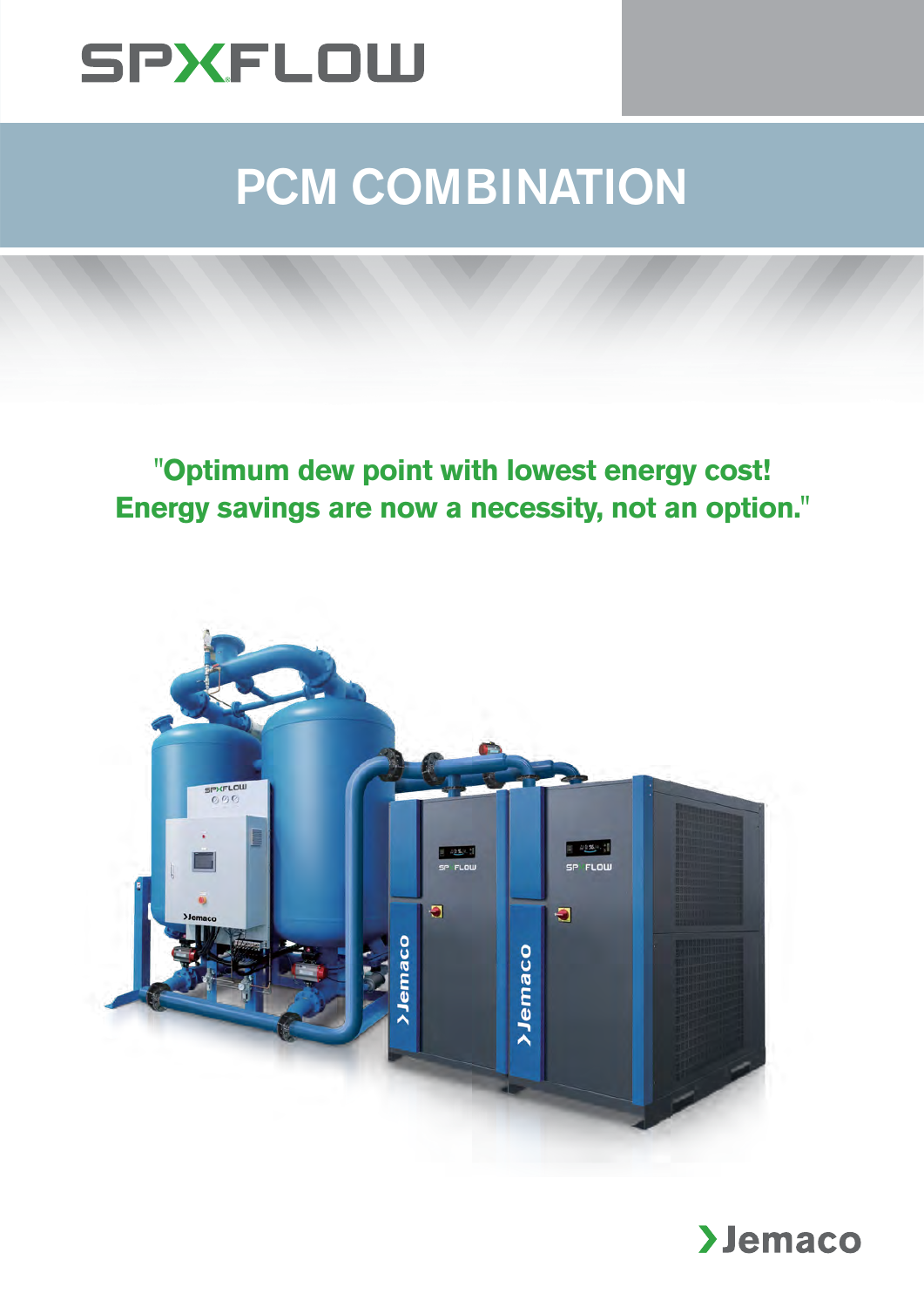(Phase Change Material)

## **PCM COMBINATION Air Dryer**

#### This world's first patented technology developed by SPX FLOW produces super-dried air (up to -100°C dew point) and yet is able to maintain the lowest energy cost.

Up to 75% of the moisture in the compressed air is removed by the refrigerated air dryer, which has proven to be the most economical way to dehumidify. The remaining of 25% is then removed by a desiccant air dryer. This makes it possible to supply super-dried air in a much more cost-effective way than using a desiccant air dryer alone.

The PCM COMBINATION air dryer is a combination of a PCM air dryer and a zero loss blower purge air dryer. The PCM air dryer reduces unnecessary energy usage by using an automatically triggered (On/Off) refrigeration compressor cycle that is directly proportional to the inlet heat load. Subsequently, in the desiccant air dryer, purged air is not used to regenerate the desiccant.

### **Features**

#### • Optimum discharge air temp. without the use of after cooler

- Achieves a super dry dew point, as low as -100˚C
- Minimizes dew point spike during vessel switch over • Energy savings up to 86%





#### **Dehydration of Compressed Air**

① Compressed air saturated with water vapor enters reheater, and is pre-cooled by the outgoing chilled air.

- ② It is then directed to chiller where it is further cooled by the Phase Change Material (PCM).
- ③ As the air is cooled, water vapor condenses into liquid droplets, which are then removed by high efficiency integral moisture separator with a No Loss Drain.
- ④ Chilled air enters the heated desiccant tower to dry and supply lower than guaranteed dew point of -40℃ or -70℃.
- ⑤ Dried air returns to the PCM air dryer's reheater, where it is reheated with very low dew point. This in turn, supplies clean and dry compressed air to point of use.

#### **Phase Change in PCM Air Dryer**

① When the refrigeration compressor and condenser fan are running, the cold refrigerant in the chiller (evaporator) cools the liquid PCM and it gradually freezes.

- ② When the PCM is sufficiently cooled and subsequently frozen, the refrigeration compressor and condenser fan will stop.
- ③ The compressed air is continuously cooled by the PCM while the refrigeration compressor is inactive. No power is consumed during this period.
- ④ The PCM gradually melts as it adsorbs heat from the compressed air, and when it is fully melted, the refrigeration compressor and condenser fan will resume to cool down the PCM.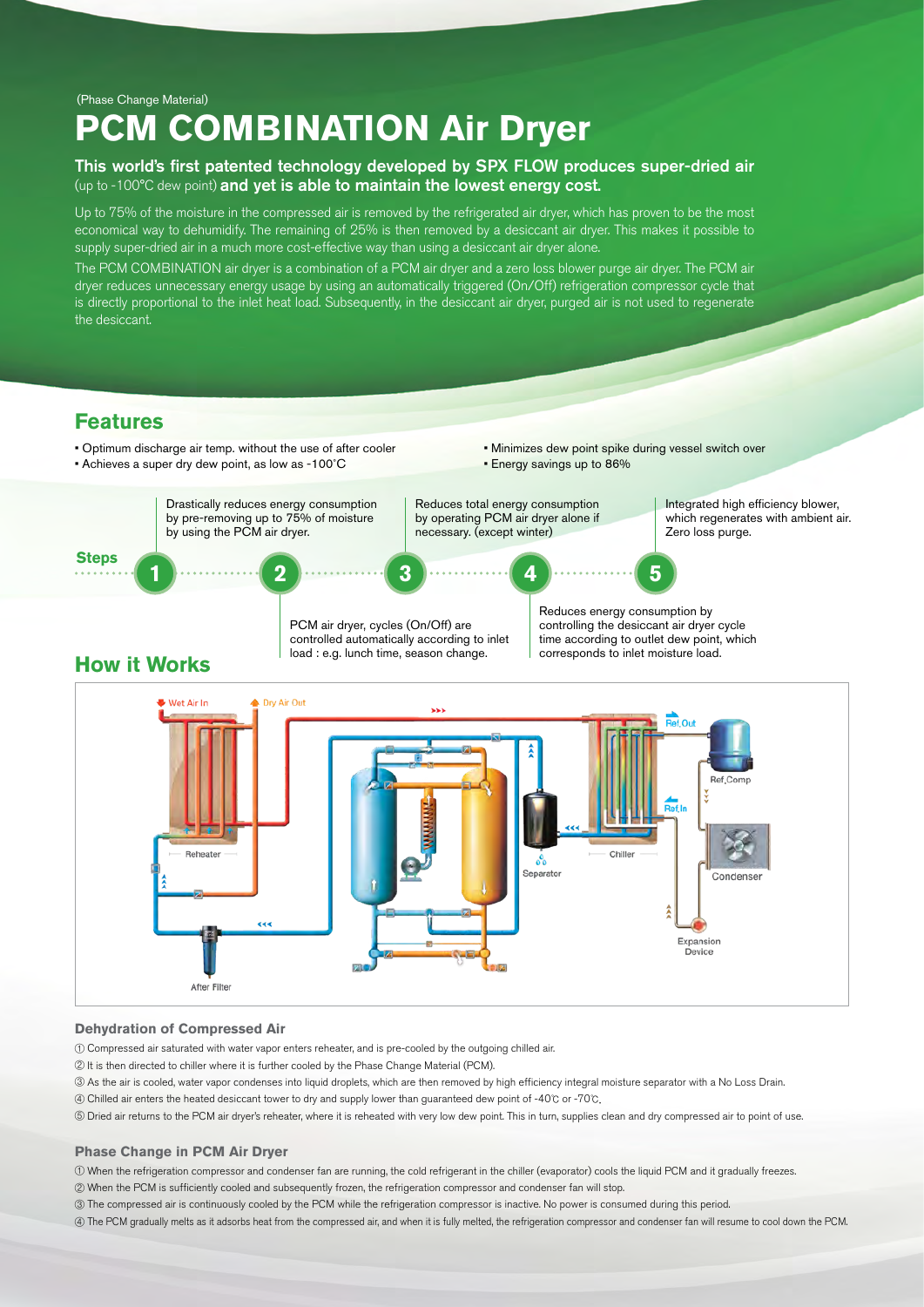

### **Desiccant Air Dryer** vs **PCM COMBINATION**

| <b>Air Dryer Type</b>                               | <b>Flow</b><br>Capacity<br>$[Nm^3/hr]$ | <b>Power Consumption</b><br>[kW]                      | <b>Purge Air</b><br>[%] | <b>Regeneration Time</b><br>[hr]                    | <b>Daily Power</b><br>Consumption<br>[kW] | <b>Daily Energy</b><br>for Purging<br>[kW] | <b>Annual Power</b><br>Consumption<br>[USD] | <b>Energy</b><br><b>Saving</b><br>[%] |
|-----------------------------------------------------|----------------------------------------|-------------------------------------------------------|-------------------------|-----------------------------------------------------|-------------------------------------------|--------------------------------------------|---------------------------------------------|---------------------------------------|
| <b>Heated Purge</b>                                 | 14,000                                 | 120 (Heater 120)                                      | 15                      | $4$ (Heating $3 +$ Cooling 1)                       | 2.160                                     | 5.880                                      | 352.152                                     | 68 <sub>%</sub>                       |
| <b>Combination</b><br><b>Heated Purge</b>           |                                        | 96 (Heater 42 + PCM air dryer 54)                     | 5                       | 16 (Heating $10 +$ Cooling 3<br>+ Stand by 3)       | 1.019                                     | 1.593                                      | 114.375                                     |                                       |
| <b>Blower Purge</b>                                 | 14,000                                 | 197 (Heater 179 + Blower 18)                          | 15                      | 4 (Heating 3 + Cooling 1)                           | 3.546                                     | 1.470                                      | 219,700                                     | <b>68</b> %                           |
| <b>Combination</b><br><b>Blower Purge</b>           |                                        | 111 (Heater 46 + Blower 11<br>+ PCM air dryer 54)     | 5                       | 16 (Heating 10 + Cooling 3<br>+Stand by 3)          | .244                                      | 368                                        | 70,575                                      |                                       |
| <b>Zero Loss Blower</b><br>Purge                    | 14,000                                 | 250 (Heater 230 + Blower 20)                          | $\Omega$                | 6 (Heating $4.25 +$ Cooling 1.25<br>+ Parallel 0.5) | 4.350                                     | $\Omega$                                   | 190,530                                     | <b>59</b> %                           |
| <b>Combination Zero</b><br><b>Loss Blower Purge</b> |                                        | 135.5 (Heater 74 + Blower 7.5)<br>+ PCM air dryer 54) |                         | 16 (Heating 11 + Cooling 4<br>+ Stand by 1)         | 1.779                                     | $\Omega$                                   | 77,900                                      |                                       |

※ Purge cost USD 0.014 per 1 Nm3/hr ※ Power cost USD 0.12 per kW/hr ※ PCM air dryer energy saving of 70% ※ Daily energy for purge air [kW] : (purge flow rate x purge cost) ÷ power cost ※ Following figures varies on customer's environment

• Above table shows an energy savings comparison rate between a desiccant air dryer and a PCM COMBINATION without changing the air dryer type.

• The below example shows the detailed energy cost, when a heated purge air dryer is converted into a PCM COMBINATION - zero loss blower purge. As a result, energy savings are maximized when a desiccant air dryer is converted to a PCM COMBINATION along with their types.

➊ **Electric Heater USD 124,173** 189kW x (2.5hr ÷ 4hr) x 24hr x 365day x 0.12\$/kW)

**2 Purge Air** USD 343,392  $(14,000\text{Nm}^3/\text{hr} \times 20\%) \times (24\text{hr} \times 0.014\$ + 0.12\$/\text{kW})$ x 365day x 0.12\$/kW)

**Total**  $\mathbf{\Omega} + \mathbf{\Omega}$ 124,173 + 343,392





**Less than 1year**

#### Heated Purge Energy Cost (Annual) **PCM COMBIANTION (PCM + Zero Loss Blower Purge) Energy Cost (Annual)**

| <b>O</b> Electric Heater<br>(74kW x (11hr ÷ 16hr) x 24hr x 365day x 0.12\$/kW)              | <b>usp 53,480</b> |
|---------------------------------------------------------------------------------------------|-------------------|
| <b>2</b> Blower<br>(7.5kW x (11+4)hr ÷ 16hr) x 24hr x 365day x 0.12\$/kW)                   | <b>USD 7,391</b>  |
| <b>B</b> PCM Air Dryer<br>(54kW x Average utilization rate 30% x 24hr x 365day x 0.12\$/kW) | <b>usp 17,029</b> |
| Total $\mathbf{0} + \mathbf{0} + \mathbf{0}$<br>$53,480 + 7,391 + 17,029$                   |                   |

 **USD 77,900**